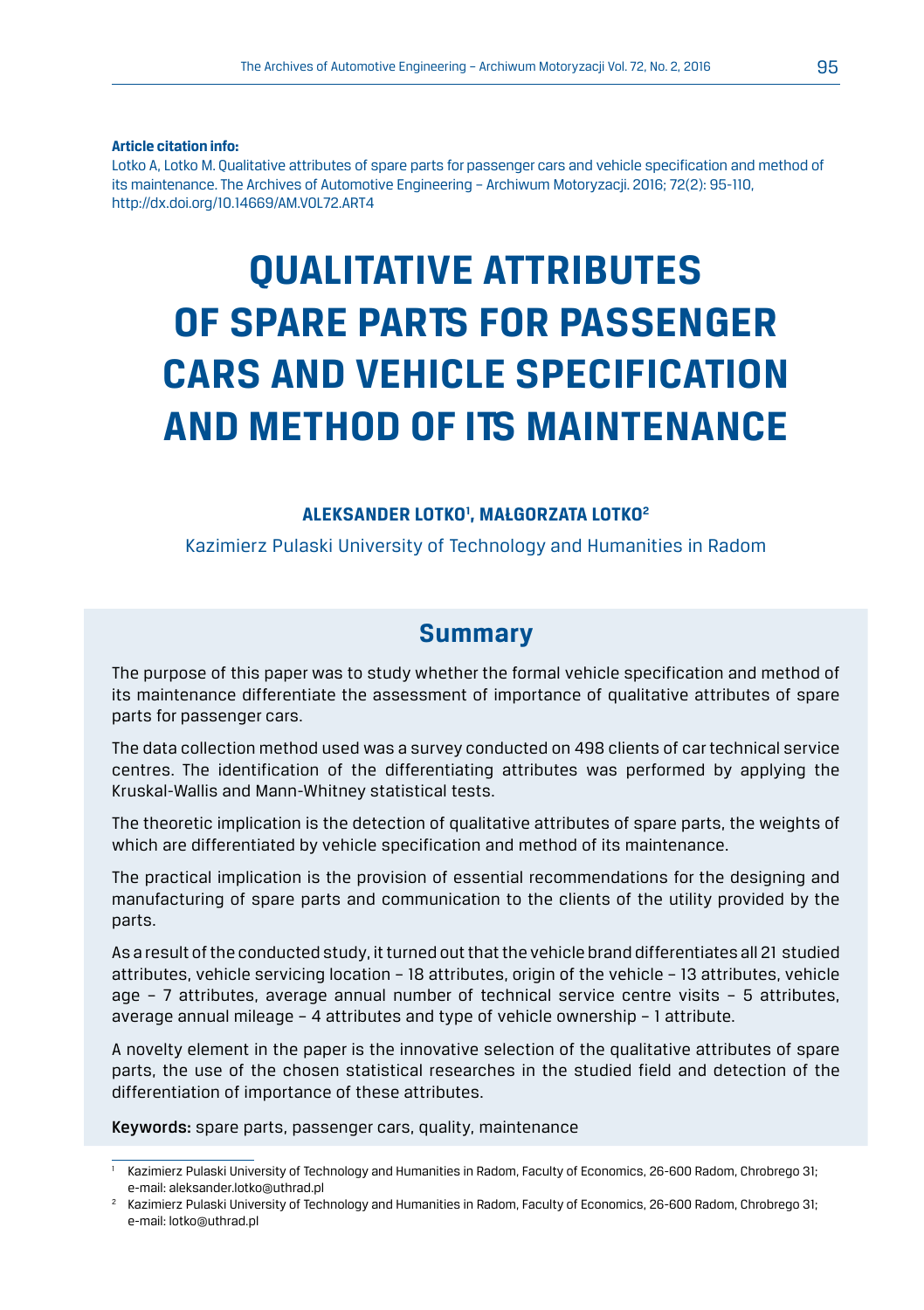## **1. Introduction**

In the last years, the automotive discipline has tackled sales drops caused by the financial crisis and technological limitations, resulting from the need to protect the environment. At the same time, we observed a reduction in the cycle of development and market presence of automotive discipline products with simultaneous increase in their complexity. The issue of quality in the automotive discipline is especially important due to five premises [13]:

- 1. Product complexity (a car consists of several tens of thousands of parts).
- 2. Technological advancement of the product and its manufacturing process.
- 3. High series and mass scale manufacturing.
- 4. Configurability and modularity of the product.
- 5. Necessity of close co-operation within supply chains (only a small part of subassemblies, i.e. approx. 20%, is manufactured by the car manufacturer, while the rest is derived from sub-suppliers).

The maintenance of cars embraces the need to execute many servicing and repair activities, which require correct spare parts mounted as replacement for worn or damaged parts. There is a problem of selecting parts with the expected quality. It is an important and complex issue on the brink of marketing and commodity science, which may not be limited only to the criterion of price.

The purpose of this paper was to study whether the formal vehicle specification, i.e. its profile, differentiates the assessment of importance of qualitative attributes of spare parts for passenger cars. Due to the above, the following hypothesis was made:

H1: The vehicle specification and method of its maintenance differentiate the weight of qualitative attributes of spare parts for passenger cars.

The above hypothesis was verified using methods of mathematical statistics applicable in detecting differentiating factors: the Kruskal-Wallis test and the Mann-Whitney test.

## **2. Issue analysis**

The conducted analysis of literature demonstrated the relevance and importance of the undertaken topic and showed the existence of a study gap. The available elaborations mainly regard the systemic frame of relations between the parts manufacturers and car manufacturers [23], supplier quality management [14], supplier quality costs [21], methods and tools used in managing quality in the automotive discipline [19], systems, standards and conditions of incorporating quality management in the automotive discipline [4], effectiveness of quality management systems [16], management of supply chains [6] or applications of quality management systems at suppliers [1]. In the specific case of quality of car parts, the analysed elaborations focused on the inspection of the quality of parts at the stage of their manufacturing and immediately after it [12], standardisation of quality testing, including reliability for parts manufacturers [2], qualitative challenges and an overview of the directions of improving the quality for parts manufacturers [17],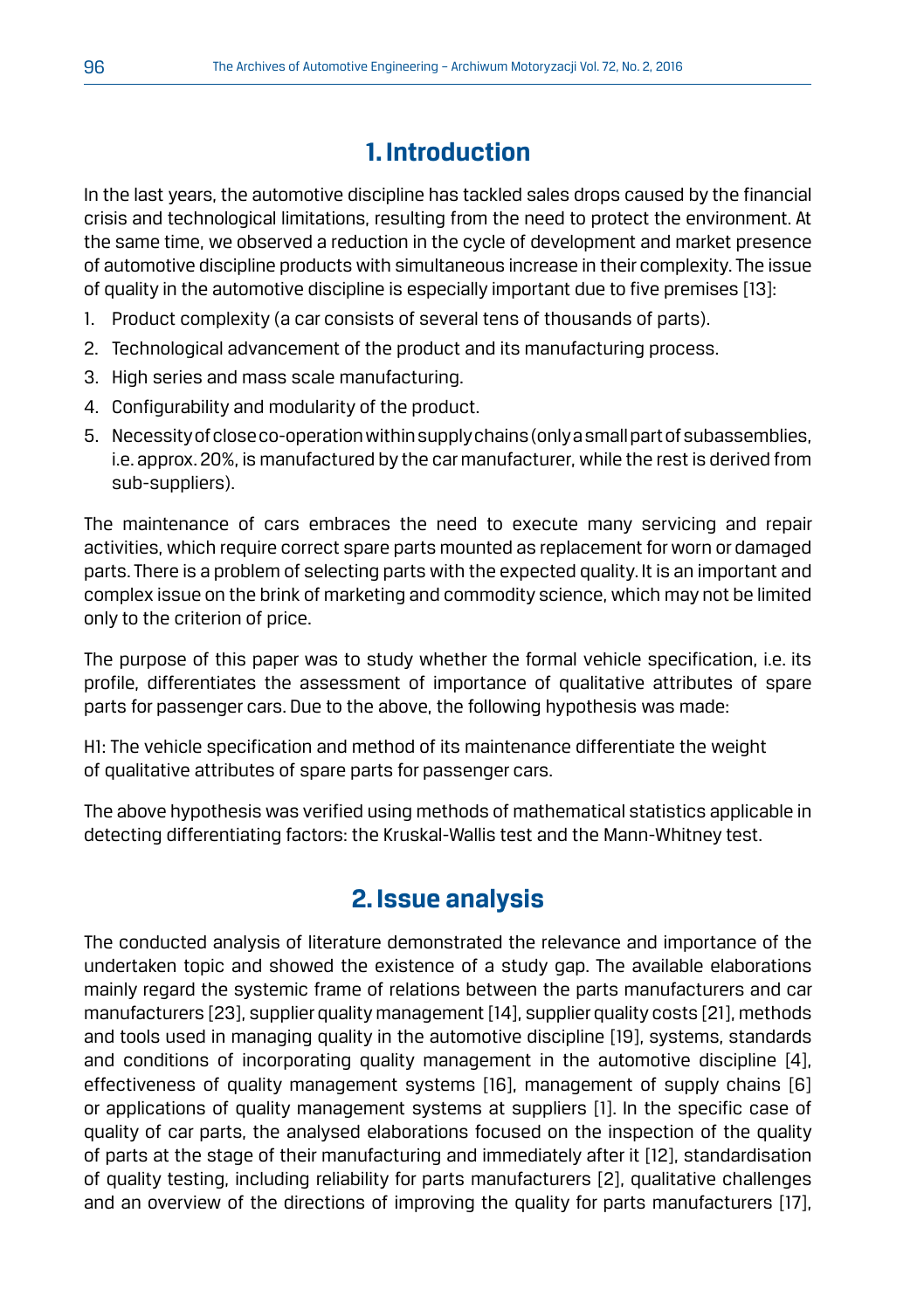quality of parts in the context of recall actions [7] or the issue of logistics and packaging of automotive parts [24].

We have not encountered an elaboration which would include the results of researches regarding the classification of qualitative criteria for the selection of spare parts from the client's point of view. Due to this study gap, in this paper we have committed to compare the qualitative criteria for selecting parts, obtained by using two various multidimensional exploration techniques.

## **3. Quality of spare parts for passenger cars**

In the age of globalisation, the problem of qualitative categorisation of spare parts became very important and the interest in harmonising the standards in the automotive sector has increased. Due to the above, actions taken have resulted in 1999 in the development of the international ISO/TS 16949 standard (its current version was developed in 2009), which includes harmonised requirements, based on domestic standards, but supplemented with additional elements [5].

However, for clients purchasing spare parts during their vehicle's maintenance of a bigger significance is the GVO Directive (GruppenFreistellungsVerOrdnung), the aim of which is to incorporate bigger competitiveness in the automotive sector by introducing a multibrand approach at car dealers as well as alternative parts (substitutes). Their purpose is to constitute a competitive offer in terms of prices and quality to original parts. Poland has the Uniform Parts Quality Information System from 2005, which is the result of an arrangement between the distributors of parts and insurance companies, incorporated by the Automotive Parts Manufacturers and Suppliers Association [10].

When confronting the model of J. Żuchowski [25] with the discussed issue, it was acknowledged that the quality of spare parts for passenger cars, especially their utility value, is affected by:

- reliability that is the fulfilment of specific requirements in any conditions and time. A passenger car is a special possession and should be in good condition to ensure safety both for the driver, passengers and other road users,
- functionality in the case of spare parts, it means the fulfilment of a specific tasks to an expected degree (e.g. obtaining high value of delay by brake discs and pads, high tyre adhesion, good damping of irregularities by shock absorbers),
- durability regards the time of the part's maintenance between repairs, for parts which can undergo regeneration (e.g. clutch, steering gear, motor head, some injectors),
- efficiency regards the time of the part's operation, during which it fulfils its function in relation to the total time of its operation (e.g. shock absorbers after reaching a specific condition of wear damp irregularities in a very weak manner and can cause the body to rock, xenon lamps change the colour of the emitted light in time, tyres lose their ability to lead off water due to tread wear),
- lifetime most parts are subject to wear, especially those parts in the suspension and braking systems and motor accessories,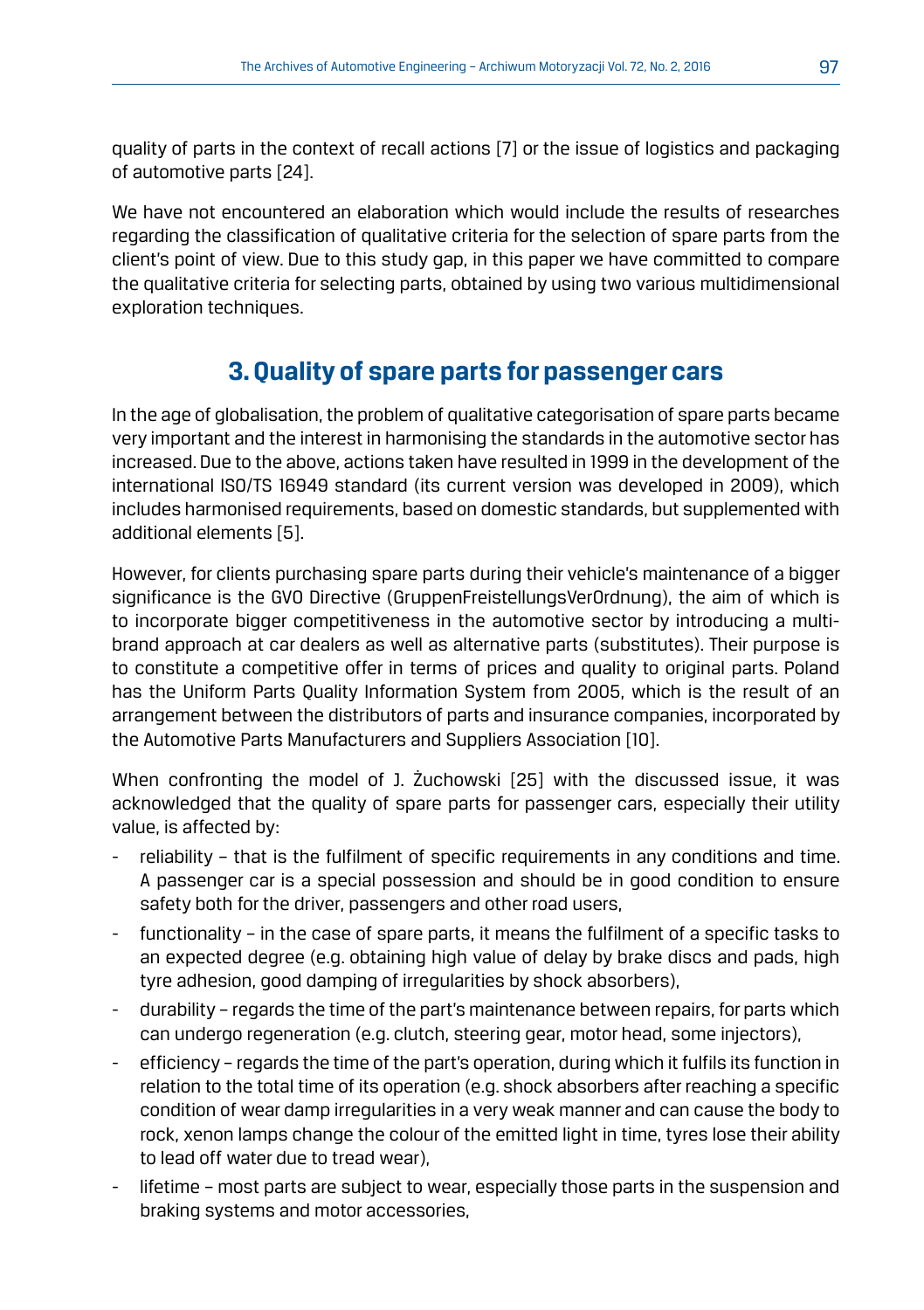- maintainability due to economic and ecological factors, some parts, instead of recycling, can undergo regeneration for further use (e.g. clutch, steering gears, elements of suspension (beam axles), starter motors, alternators),
- modernity fulfilment of user requirements in terms of aesthetics, use of start-ofthe-art materials (aluminium, carbon fibre, ceramic elements), accomplishments in electronics (audio-visual systems, communication systems) and state-of-the-art designing accomplishments (elements of bodywork, outer lighting, interior equipment),
- safety feature especially important due to substantial risk present in road traffic. This especially regards active safety, i.e. prevention by particular parts of the realisation of the risk (e.g. short braking distance thanks to high quality brake pads, shock absorbers and tyres, good lighting of the road in front of the vehicle, thanks to efficient lights). Furthermore, it embraces passive safety, i.e. minimisation of negative effects of road events (proper functioning of air bags, safety belt tensioners, protection by way of body crash boxes).

Aside from the aforementioned product utility features, the quality of the product's workmanship is also important. One of the most famous definitions is the proposed by T. Kotarbiński [11] product adroitness, i.e. the sum of type and workmanship quality. One of them is the degree of the product's compliance with the legal regulations and technical standards.

In the case of spare parts, it is necessary to consider that aside from the compliance with physical parameters (e.g. matching of bodywork elements), most of them is subject to certification, i.e. must have a permit for use in the country, granted by an authorised institution. Product adroitness is also affected by the quality of workmanship, which constitutes the degree of reflection of the requirements of the quality of type.

The quality of workmanship, aside from efficiency and compliance with the technical specification, may also include aesthetic values. In the case of spare parts, they can constitute secondary factors, but they must not be underestimated. The aesthetic criterion regards in fact only the visible elements of the interior equipment (special flower containers in Volkswagen New Beetle) and body elements (it would be hard to talk about clutch or shock absorber aesthetics). We can also talk about aesthetics when mentioning the product packaging, although its content is more important. In this case, most important are the protective and informative functions of the packaging.

When talking about the technical side of quality, we must also mention the quality of maintenance, which is affected, aside from technical use and wear parameters, by the form of sales and post-sales servicing (e.g. repairs and regular inspections or warranty inspections). When developing spare parts, a certain period of maintenance usefulness is assumed for them, which is most often measured using an established failure-free mileage. An essential element is the economy of utility, which embraces the economy of maintenance in terms of using technical services and economy of maintenance related to every day vehicle use.

The aspect of environmental friendliness of using spare parts is also important. Modern lifetimes of many products are shortened and the recycling of worn products becomes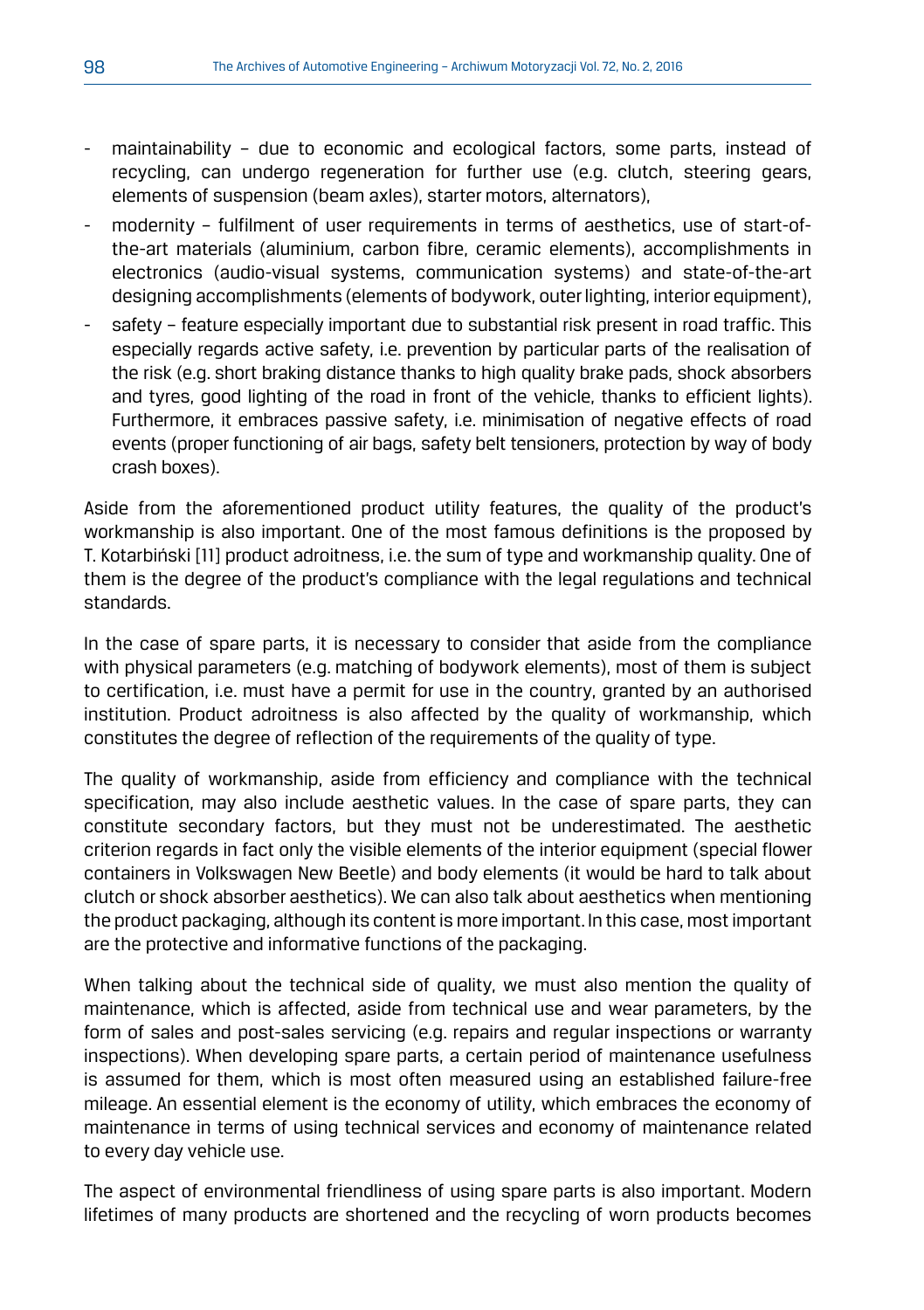a global problem. To limit the generation and disposal of wastes, the last few years brought the beginning and propagation of the process of regeneration of worn spare parts for passenger cars. Aside from the environmental aspect, this ensures savings for the users of vehicles, because regenerated parts are substantially cheaper.

## **4. Methodology of research**

First, we conducted the operationalisation of the definitions in the scope of qualitative attributes of spare parts. Based on the earlier presented analysis of bibliography studies in terms of the issue of product quality [25, 11, 9, 15, 3, 18, 8, 22], in combination with the specificity of parts for passenger parts, we have selected 21 observable variables. They were numbered as follows:  $1$  – reliability,  $2$  – functionality,  $3$  – durability,  $4$  – efficiency, 5 – lifetime, 6 – maintainability, 7 – modernity, innovation, 8 – safety, 9 – degree of compliance with the design, 10 – aesthetics, style, 11 – presentation (form of offer, sales and post-sales servicing), 12 – environmental friendliness, 13 – compliance with legal regulations and standards, 14 – diligence of workmanship, 15 – warranty conditions, 16 – price, 17 – economy of installation and use (maintenance), 18 – availability, 19 – quickness of delivery, 20 – brand image and supplier reputation, 21 – packaging (aesthetics, information provided).

The values of the variables were measured on five-point scales of Osgood's semantic differential. We used the simplest version of these scales, which included two opposite adjectives at the extremes. To assess the importance of the attributes, we used a fivepoint scale, from 1 – insignificant to 5 – critical.

The research was conducted by way of a survey. The selection of the research population was intentional. The research embraced clients of authorised technical service stations and independent workshops. We obtained and further analysed 498 correctly filled out questionnaires. The research was conducted between 7 and 23 October 2015.

Due to the fact that the obtained breakdowns of the observable variables differ from the normal breakdown, instead of the classic ANOVA variance analysis, we used the nonparametric Kruskal-Wallis test to study the variance. In this test, the null hypothesis assumes that the samples are derived from a population with the same breakdown, whereas the alternative hypothesis states that they derive from various breakdowns. The above statement can be recorded as follows:

H0: the breakdown of the variable is the same for all codes of the grouping factor,in comparison to the alternative hypothesis:

H1: the breakdowns of the variable differ for at least two codes of the grouping factor.

The consequence of adopting hypothesis H0 is the statement that the degrees of the tested factor do not have a substantial impact on the observed results. Analogously, the consequence of discarding hypothesis H0 is the statement that the degrees of the tested factor have a substantial impact on the observed results. We say then that the given factor differentiates the results. We have adopted the importance degree of *α*=0.05. We used the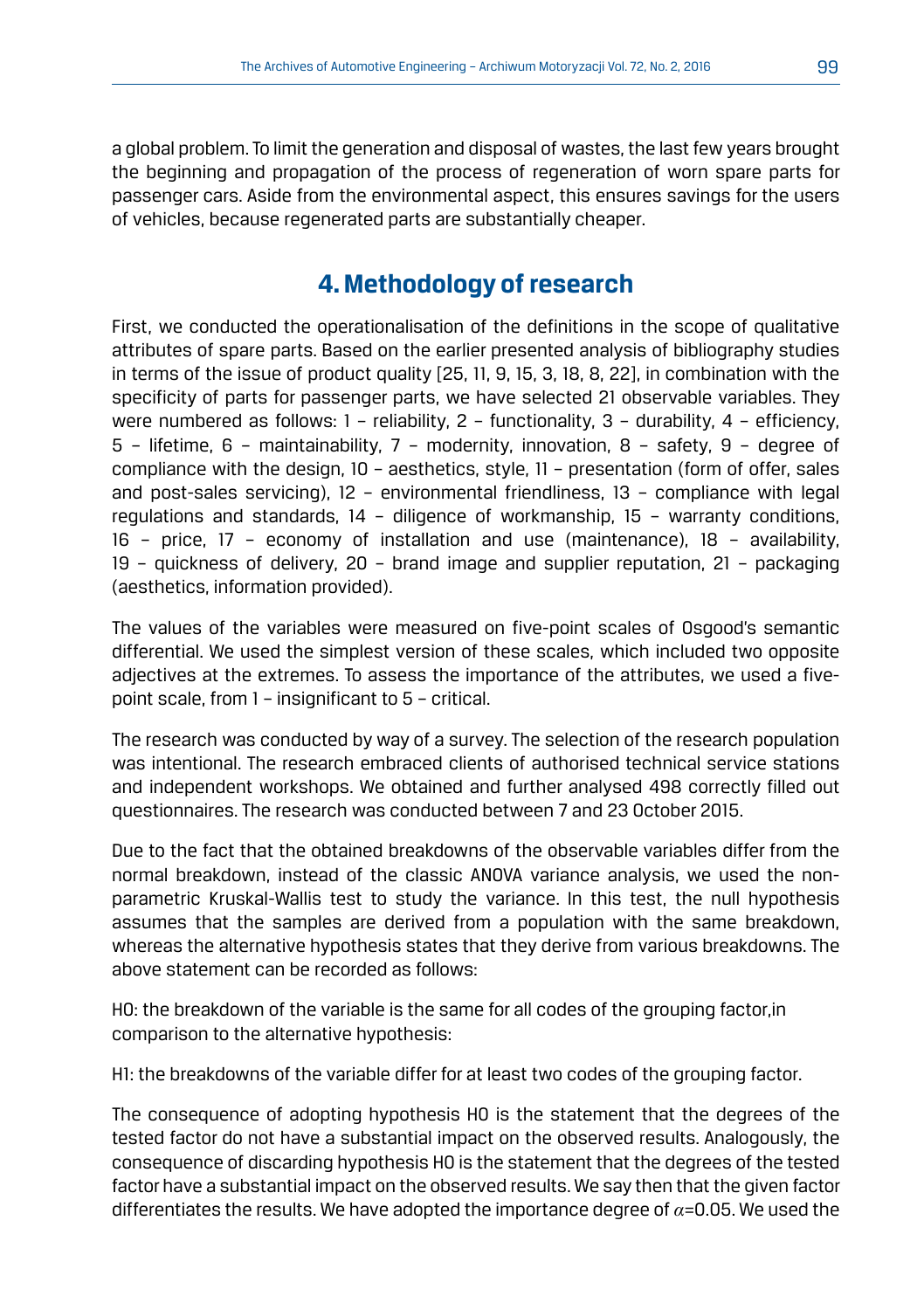functionality of the Statistica software to analyse the observed degree of importance *p*. To consider hypothesis  $\mathrm{H}_{_0}$  as lacking bases for discarding it, the value  $p$  should be higher than the set degree of importance *α* [20]. The Kruskal-Wallis test is appropriate if there are at least three codes of the grouping variable. If there were only two codes of the grouping variable, we used the Mann-Whitney test. Here, the null hypothesis assumes the equality of the average values for both test groups, whereas the alternative hypothesis assumes that the average values differ.

## **5. Analysis of research results**

We have considered 7 variables that form the profile of a car user. These variables included: (1) vehicle brand, (2) condition at the time of purchase, (3) type of ownership, (4) vehicle age, (5) average annual mileage, (6) servicing location and (7) average annual number of technical service visits.

Table 1 presents the weights of qualitative attributes in division according to vehicle brand.

The analysis of the data in table 1 demonstrates that the vehicle brand differentiates the weights of all 21 analysed qualitative attributes of spare parts. Moreover, the variances are clearly important even at a much lower  $\alpha$  than the adopted value (0.05). The data in the table was not specified in detail, taking into consideration the complexity of the table (336 cases) and it was left for the readers' own, careful interpretation. In general, taking into account the partial analyses of particular attributes and the average value of all weights of attributes, estimated for each brand, it turns out that the highest weight to the quality of spare parts is assigned by the users of FIAT, Mazda and Toyota, Mercedes-Benz and Skoda, while the lowest – by users of BMW, Citroen and Nissan. However, when taking into consideration the profiles of these brands (country of origin, market segment, image), it is hard to point out any common features.

Table 2 presents the weights of qualitative attributes in division according to vehicle condition at the time of purchase.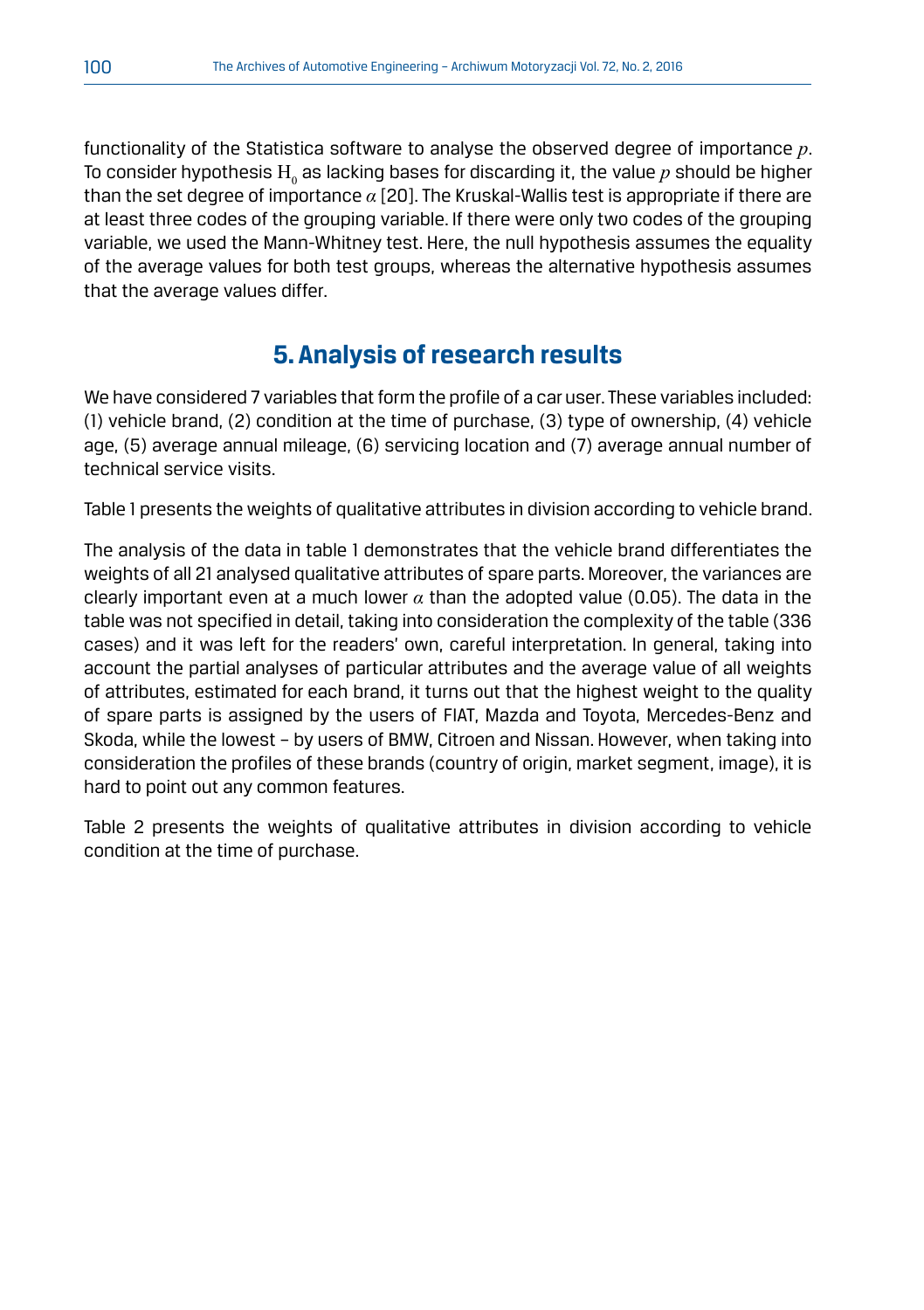| )<br>5<br>2<br>2                                                           |
|----------------------------------------------------------------------------|
|                                                                            |
|                                                                            |
|                                                                            |
|                                                                            |
|                                                                            |
|                                                                            |
|                                                                            |
|                                                                            |
|                                                                            |
|                                                                            |
|                                                                            |
| ייטווים יש עם אנווסטא<br>١                                                 |
|                                                                            |
|                                                                            |
|                                                                            |
|                                                                            |
|                                                                            |
|                                                                            |
|                                                                            |
|                                                                            |
| )<br>:                                                                     |
|                                                                            |
|                                                                            |
|                                                                            |
|                                                                            |
|                                                                            |
|                                                                            |
| :<br>) ) ) )<br>)                                                          |
|                                                                            |
|                                                                            |
|                                                                            |
|                                                                            |
|                                                                            |
|                                                                            |
|                                                                            |
|                                                                            |
|                                                                            |
|                                                                            |
|                                                                            |
|                                                                            |
|                                                                            |
|                                                                            |
|                                                                            |
|                                                                            |
|                                                                            |
| , are of qualitative attributes in division according to vehicle bro-<br>: |
|                                                                            |
|                                                                            |
|                                                                            |
|                                                                            |
|                                                                            |
| ;<br>);<br>);<br>١                                                         |
|                                                                            |
|                                                                            |
|                                                                            |
|                                                                            |
| Table <sub>1</sub>                                                         |
|                                                                            |
|                                                                            |
|                                                                            |
|                                                                            |

|                          |                                                              |                      |            |          |                    |               |                         |                      |          | Vehicle brand        |          |                     |                     |               |                     |                     |                     |                     |                     |              |
|--------------------------|--------------------------------------------------------------|----------------------|------------|----------|--------------------|---------------|-------------------------|----------------------|----------|----------------------|----------|---------------------|---------------------|---------------|---------------------|---------------------|---------------------|---------------------|---------------------|--------------|
| g                        | Attribute                                                    | ibuA                 | <b>BMW</b> | Citroen  | TAIF               | <b>Ford</b>   | epuoµ                   | euul                 | epzem    | zuag<br>метседег-    | uessin   | <b>J</b> əq0        | Peugeot             | Renault       | dees                | <b>Seat</b>         | <b>Skoda</b>        | GjovoT              | Volkswagen          | Valuep       |
|                          | Reliability                                                  | $\overline{a}$<br>4. | 67<br>ო    | 38<br>က  | 8<br>4             | ā<br>4        | 8<br>4.                 | 3.76                 | ಸ<br>4   | 65<br>4              | 50<br>ო  | $\tilde{c}$<br>4    | $\frac{1}{4}$       | 8<br>4.       | 3.40                | 99<br>က             | 54<br>4             | 4<br>4              | ರೆ<br>4.            | $0.001*$     |
| N                        | Functionality                                                | OO.<br>4.            | 67<br>ო    | 25<br>ო  | 45<br>4            | SÓ.<br>4      | 86<br>က                 | 89<br>က              | 4.07     | $\tilde{c}$<br>4     | 33<br>ຕ່ | 88<br>က             | 3.44                | 88<br>ຕ່      | di<br>ო             | ခွ<br>က             | 4.24                | 4.24                | 4.14                | $0.004*$     |
| ო                        | Durability                                                   | 35<br>4              | 80<br>ო    | 50<br>က  | 82<br>4            | 23<br>4.      | 29<br>4                 | 95<br>က              | Ğ<br>4   | 63<br>4              | 83<br>ო  | ₹.<br>4             | 3.78                | 26<br>4.      | $\overline{a}$<br>ო | 95<br>က             | 50<br>4             | 49<br>4.            | අ<br>4.             | $.000*$<br>o |
| 4                        | Efficiency                                                   | 55<br>4              | £<br>ო     | 50<br>က  | 54<br>4            | $\frac{1}{4}$ | ត<br>4                  | 96<br>က              | 4.43     | 54<br>4              | S<br>4   | 4.05                | S<br>4.             | 4.09          | 80<br>က             | 4.19                | 5Ō<br>4             | $\frac{4}{4}$<br>4  | 4.36                | $001*$<br>O  |
| Б                        | Lifetime                                                     | $\frac{3}{4}$<br>4.  | GO<br>ო    | 38<br>က  | 80<br>4            | 4.09          | 4.14                    | 4.08                 | 4.71     | 4.37                 | G<br>ო   | $\mathcal{L}$<br>4. | 56<br>ო             | 4.12          | 4.20                | 4.05                | GÞ<br>4.            | $\mathfrak{B}$<br>4 | 45<br>4             | $0.000*$     |
| $\mathbf \omega$         | Maintainability                                              | 8                    | 8<br>۲Ö    | OO.<br>ო | 4.19               | 3.79          | 86<br>က                 | 68<br>ო              | 4.43     | 3.13                 | œ.<br>۲ù | ίņ<br>ო             | 33<br>ຕ             | 26<br>ຕ       | S<br>4              | 99<br>က             | 3.78                | 4.15                | 86<br>ო             | $.000*$<br>ö |
|                          | Modernity, innovation                                        | 90<br>ო              | සි<br>Νi   | යි<br>Νi | G<br>က             | r.<br>က       | 43<br>က                 | 28<br>က              | 4.07     | 3.74                 | S<br>4.  | 3.32                | 2.78                | 85<br>Νi      | 8<br>Νi             | 3.10                | 59<br>က             | 8<br>ო              | 23<br>က             | $002*$<br>ö  |
| ${}^{\circ}$             | Safety                                                       | ഥ<br>ო<br>4          | 53<br>ო    | 38<br>ო  | Б,<br>4            | ₹<br>4        | 86<br>4                 | $\overline{4}$<br>4  | 50<br>4  | 59<br>4              | S<br>4   | 21<br>4             | S,<br>4.            | 4.12          | 8<br>4              | <u>က</u><br>4.      | C <sub>3</sub><br>4 | 89<br>4             | 39<br>4             | $004*$<br>o  |
| თ                        | Degree of compliance with<br>the design                      | 65<br>က              | සි<br>N    | 55<br>က  | සි<br>4            | 66<br>က       | 8g<br>က                 | $\overline{5}$<br>က  | δò<br>4. | 3.76                 | 8<br>4.  | 3.71                | $\overline{3}$      | ನ<br>က        | 80<br>ო             | S <sub>2</sub><br>က | 4.09                | 4.15                | SS.<br>က            | $000*$<br>ö  |
| $\supseteq$              | Aesthetics, style                                            | 83<br>И              | 2.73       | 63<br>۵i | 8<br>ຕ             | 3.14          | 8<br>ო                  | 3.16                 | 3.71     | 24<br>ო              | 50<br>N  | 8<br>۲Ö             | 244                 | ത<br>rö<br>ΩÓ | 8<br>N              | 55<br>2             | 8<br>ო              | 15<br>ω             | 2.73                | $044*$<br>ö  |
| $=$                      | sale and post-sale servicing<br>Presentation (form of offer, | 96<br>۵i             | 53<br>N    | 3.00     | 3.76               | ᡖ<br>N        | GS<br>$\mathbf{\Omega}$ | 88<br>N              | 36<br>ო  | 33<br>ო              | 50<br>N  | 24<br>က             | SO<br>ო             | 89<br>۵i      | 8<br>ო              | 5S<br>ςi            | 33<br>ო             | 83<br>ო             | 86<br>N             | $.000*$<br>o |
| $\overline{2}$           | Environmental friendliness                                   | සි<br>۸i             | 67<br>N    | 8<br>က   | S<br>4             | S<br>က        | ត<br>က                  | $\overline{c}$<br>ຕ່ | 88<br>ო  | 55<br>ო              | ₽<br>ຕ່  | 59<br>ო             | 89<br>N             | 8<br>က        | $\overline{4}$<br>ო | 88<br>$\sim$        | $\overline{3}$      | $\overline{2}$<br>က | 80<br>က             | $000*$<br>ö  |
| ഇ                        | egulations and standards<br>Compliance with legal            | 96<br>۸i             | d.<br>۲Ö   | 88<br>۲Ö | ត<br>4             | 8<br>N        | 50<br>ო                 | $\overline{24}$<br>ო | βÖ<br>4  | k.<br>ຕ່             | 33<br>ო  | صأ<br>ო             | 89<br>N             | g<br>ຕ        | o<br>ω<br>ო         | 8<br>ო              | 69<br>ო             | 83<br>ო             | 20<br>ო             | $.000*$<br>ö |
| $\overline{4}$           | Diligence of workmanship                                     | S<br>4.              | 3.13       | 3.00     | 43<br>4            | 3.79          | 8<br>4.                 | $\overline{0}$<br>4  | βŠ<br>4  | 50<br>4              | 50<br>ო  | 4.17                | 8<br>ო              | 56<br>က       | S<br>4              | 8<br>4              | 33<br>4             | 46<br>4             | $\frac{1}{4}$       | $000*$<br>O  |
| āί                       | Warranty conditions                                          | S2<br>4              | 3.73       | C3<br>ო  | 55<br>4.           | 4.00          | 4.14                    | 88<br>ო              | 4.29     | 59<br>4              | S<br>4   | 4.05                | 4.00                | ்<br>ო        | 8<br>ო              | 8<br>ო              | ਚ੍<br>4             | ಜ<br>4.             | ro<br>$\frac{2}{3}$ | $.001*$<br>ö |
| $\overline{6}$           | Price                                                        | 35<br>4.             | ĽĞ<br>ო    | S<br>4.  | 33<br>4            | 98<br>က       | 50<br>ო                 | 4.12                 | δó<br>4  | S<br>4               | 67<br>ო  | œ.<br>ო             | 89<br>ო             | 3.74          | di<br>ო             | 8<br>က              | 4.02                | 83<br>ო             | بم<br>ო             | $.028*$<br>ö |
| $\overline{\phantom{0}}$ | 므<br>Economy of installation ar<br>use (maintenance)         | 6G<br>4              | 5<br>N     | G3<br>ო  | 4.10               | فة<br>က       | 86<br>က                 | 64<br>ო              | 36<br>4  | εs<br>ო              | 33<br>ო  | 63<br>က             | 33<br>ო             | 55<br>က       | 60<br>ო             | 33<br>က             | 4.09                | 24<br>4             | 3.77                | $.000*$<br>ö |
| $\overline{8}$           | Availability                                                 | O<br>4               | ੩<br>က     | 63<br>က  | $\mathcal{Z}$<br>4 | 3.79          | සි<br>က                 | S<br>4.              | ā<br>4   | 22<br>4              | ွာ<br>ო  | 88<br>က             | $\overline{4}$<br>ო | 3.79          | S<br>4              | 52<br>က             | 4.13                | 4.12                | œ<br>σņ<br>က        | $013*$<br>o  |
| ഇ                        | Quickness of delivery                                        | 3.74                 | ੩<br>က     | 25<br>ო  | 26<br>4            | 82<br>က       | 4.14                    | 4.00                 | SS<br>ო  | $\overline{24}$<br>4 | 33<br>ო  | 88<br>က             | 56<br>ო             | 56<br>က       | GO<br>4             | 3.19                | 4.17                | 4.15                | 4.09                | $000*$<br>ö  |
| $\overline{c}$           | Branch image and supplier<br>eputation                       | <u>rg</u><br>m       | 8<br>N     | 55<br>က  | 88<br>ო            | ₹<br>က        | 52<br>က                 | 89<br>က              | 4.14     | 8<br>ო               | ೫<br>N   | Ľ3<br>က             | 22<br>ო             | 35<br>က       | 80<br>4             | ₽<br>က              | 3.70                | 22<br>4             | 64<br>က             | $.000*$<br>ö |
| $\overline{\mathcal{N}}$ | Packaging (aesthetics,<br>information)                       | eo<br>ო              | 53<br>N    | 88<br>۲Ö | 43<br>ω            | 52<br>N       | 64<br>۸i                | SÖ<br>ო              | 3.14     | ო<br>ω<br>N          | 1.83     | 2.71                | 2.78                | 2.44          | O<br>ω<br>ო         | 219                 | 80<br>N             | 46<br>ო             | 2.77                | $.003*$<br>ö |
|                          |                                                              |                      |            |          |                    |               |                         |                      |          |                      |          |                     |                     |               |                     |                     |                     |                     |                     |              |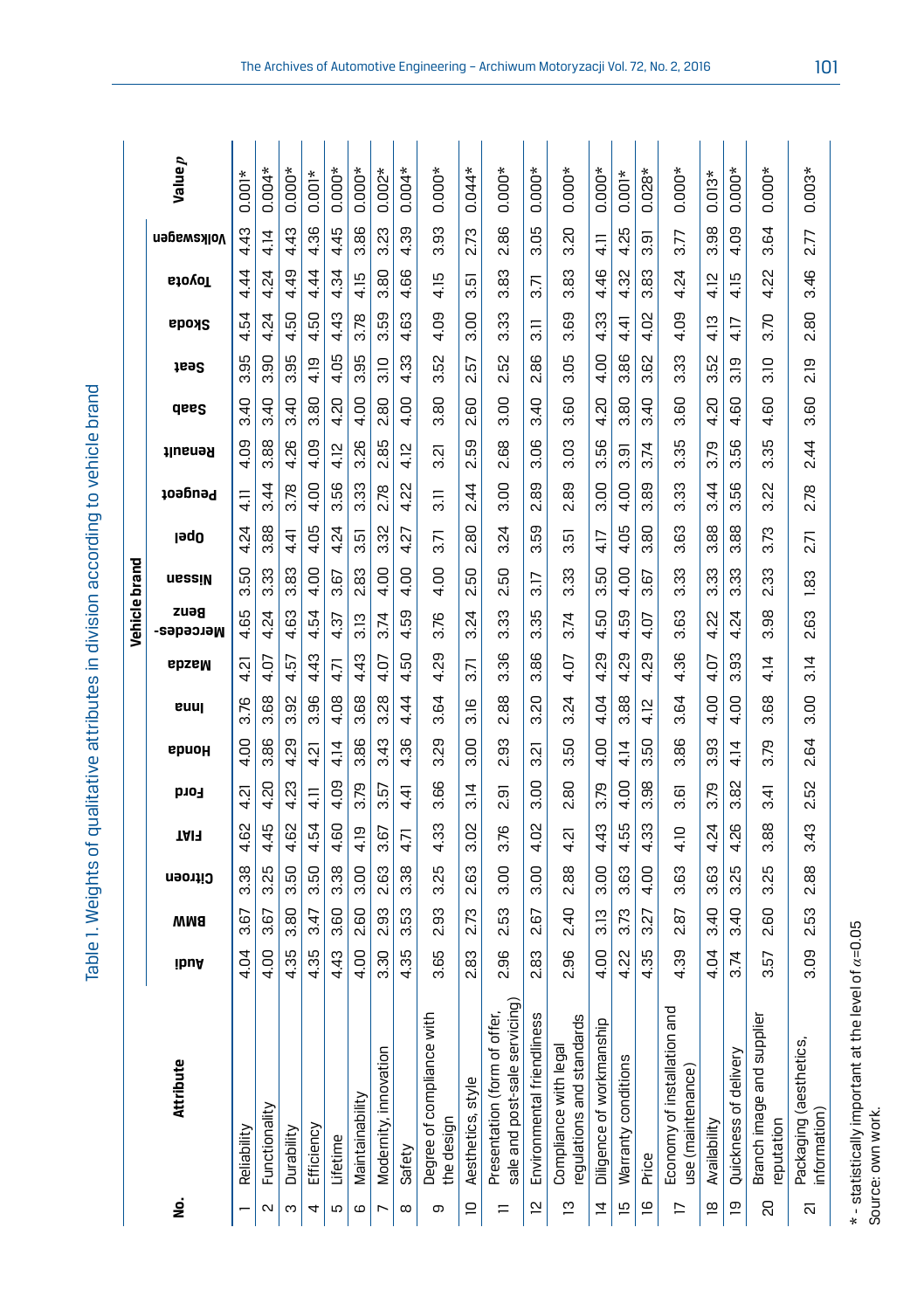|                 |                                                               | Vehicle condition at the time of purchase |             |           |
|-----------------|---------------------------------------------------------------|-------------------------------------------|-------------|-----------|
| No.             | <b>Attribute</b>                                              | <b>New</b>                                | <b>Used</b> | Value $p$ |
| $\mathbf{1}$    | Reliability                                                   | 4.50                                      | 4.14        | $0.000*$  |
| $\overline{c}$  | Functionality                                                 | 4.22                                      | 3.98        | $0.001*$  |
| 3               | Durability                                                    | 4.53                                      | 4.24        | $0.000*$  |
| 4               | Efficiency                                                    | 4.41                                      | 4.18        | $0.002*$  |
| 5               | Lifetime                                                      | 4.32                                      | 4.22        | 0.151     |
| 6               | Maintainability                                               | 3.57                                      | 3.77        | 0.572     |
| $\overline{7}$  | Modernity, innovation                                         | 3.69                                      | 3.31        | $0.000*$  |
| 8               | Safety                                                        | 4.58                                      | 4.32        | $0.005*$  |
| 9               | Degree of compliance with<br>the design                       | 3.85                                      | 3.74        | 0.178     |
| 10 <sup>°</sup> | Aesthetics, style                                             | 3.11                                      | 2.92        | 0.131     |
| 11              | Presentation (form of offer,<br>sale and post-sale servicing) | 3.43                                      | 2.99        | $0.000*$  |
| 12              | Environmental friendliness                                    | 3.63                                      | 3.09        | $0.000*$  |
| 13              | Compliance with legal<br>regulations and standards            | 3.75                                      | 3.23        | $0.000*$  |
| 14              | Diligence of workmanship                                      | 4.32                                      | 3.96        | $0.000*$  |
| 15              | Warranty conditions                                           | 4.40                                      | 4.09        | $0.000*$  |
| 16              | Price                                                         | 3.76                                      | 4.03        | 0.054     |
| 17              | Economy of installation and<br>use (maintenance)              | 3.70                                      | 3.82        | 0.581     |
| 18              | Availability                                                  | 4.01                                      | 3.93        | 0.184     |
| 19              | Quickness of delivery                                         | 4.12                                      | 3.85        | $0.004*$  |
| 20              | Branch image and supplier<br>reputation                       | 3.74                                      | 3.61        | 0.076     |
| 21              | Packaging (aesthetics,<br>information)                        | 3.03                                      | 2.72        | $0.023*$  |

### Table 2. Weights of qualitative attributes in division according to vehicle condition at the time of purchase

\* - statistically important at the level of *α*=0.05 Source: own work.

The analysis of the data in table 2 demonstrates that the condition at the time of purchase (new or used, i.e. deriving from the primary or secondary market) differentiates weights of 13 tested features. These include reliability, functionality, durability, efficiency, modernity (innovation), safety, presentation (form of offer, sales and post-sales servicing), environmental friendliness, compliance with legal regulations and standards, diligence of workmanship, warranty conditions, quickness of delivery and packaging (aesthetics and information provided). According to predictions, in all observed, statistically important variances, the respondents using new cars have assigned qualitative attributes with higher weights than those using vehicles deriving from the secondary market.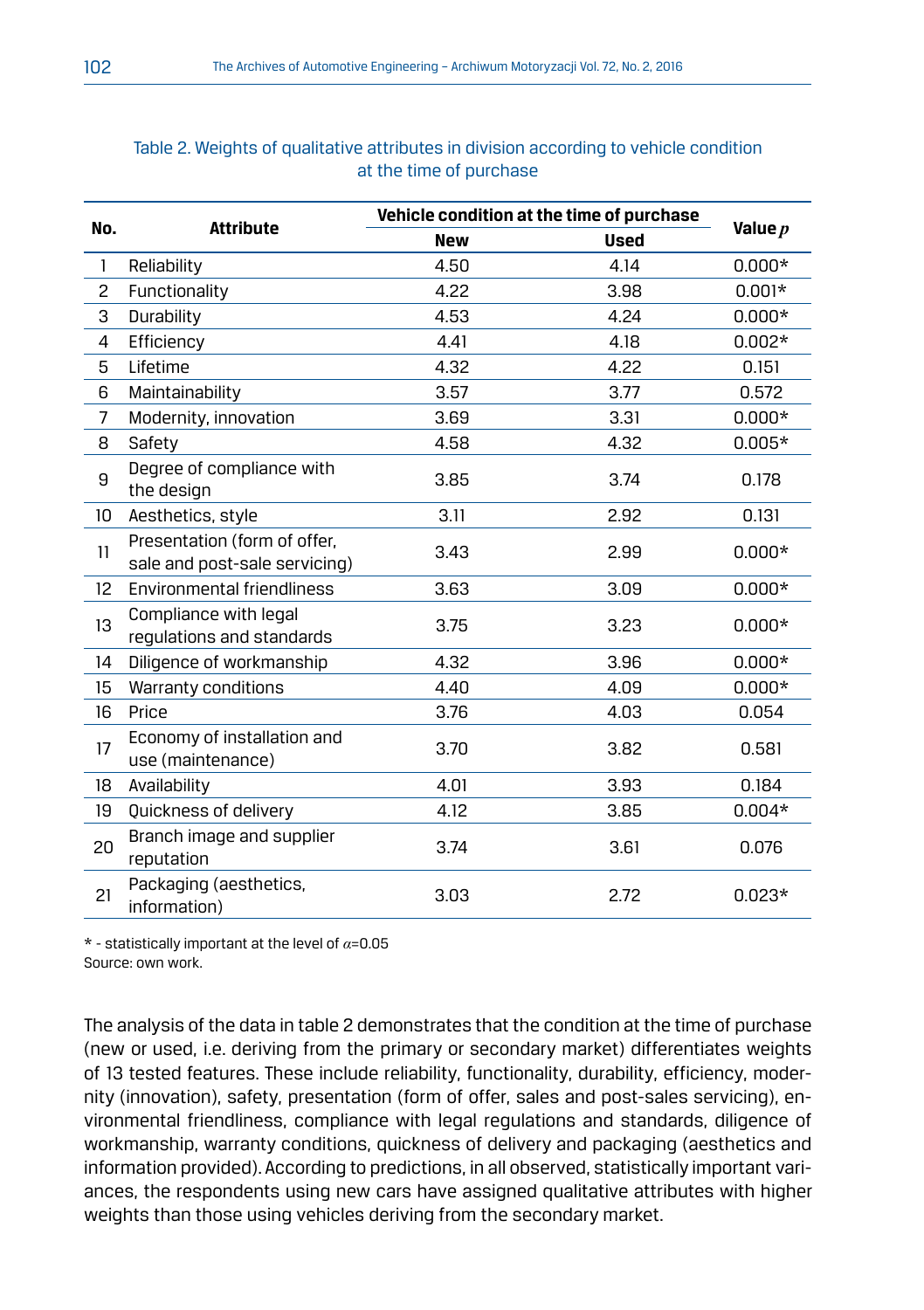Table 3 presents the weights of qualitative attributes in division according to type of vehicle ownership.

|                 |                                                               |             | <b>Type of property</b> |           |
|-----------------|---------------------------------------------------------------|-------------|-------------------------|-----------|
| No.             | <b>Attribute</b>                                              | Private car | <b>Business car</b>     | Value $p$ |
| $\mathbf{1}$    | Reliability                                                   | 4.24        | 4.50                    | 0.138     |
| $\overline{c}$  | Functionality                                                 | 4.05        | 4.11                    | 0.737     |
| 3               | Durability                                                    | 4.32        | 4.39                    | 0.967     |
| 4               | Efficiency                                                    | 4.26        | 4.20                    | 0.755     |
| 5               | Lifetime                                                      | 4.26        | 4.16                    | 0.595     |
| 6               | Maintainability                                               | 3.75        | 3.20                    | $0.018*$  |
| 7               | Modernity, innovation                                         | 3.42        | 3.50                    | 0.760     |
| 8               | Safety                                                        | 4.38        | 4.61                    | 0.337     |
| 9               | Degree of compliance with<br>the design                       | 3.77        | 3.84                    | 0.730     |
| 10              | Aesthetics, style                                             | 3.01        | 2.68                    | 0.077     |
| 11              | Presentation (form of offer,<br>sale and post-sale servicing) | 3.11        | 3.34                    | 0.265     |
| 12 <sup>°</sup> | Environmental friendliness                                    | 3.24        | 3.52                    | 0.107     |
| 13              | Compliance with legal<br>regulations and standards            | 3.37        | 3.64                    |           |
| 14              | Diligence of workmanship                                      | 4.07        | 4.09                    | 0.831     |
| 15              | Warranty conditions                                           | 4.17        | 4.30                    | 0.233     |
| 16              | Price                                                         | 3.99        | 3.50                    | 0.083     |
| 17              | Economy of installation and<br>use (maintenance)              | 3.81        | 3.45                    | 0.178     |
| 18              | Availability                                                  | 3.94        | 4.07                    | 0.499     |
| 19              | Quickness of delivery                                         | 3.92        | 4.11                    | 0.255     |
| 20              | Branch image and supplier<br>reputation                       | 3.68        | 3.39                    | 0.256     |
| 21              | Packaging (aesthetics,<br>information)                        | 2.81        | 2.84                    | 0.940     |

#### Table 3. Weights of qualitative attributes in division according to vehicle ownership

\* - statistically important at the level of *α*=0.05 Source: own work.

The analysis of the data in table 3 enables the assumption that the type of vehicle ownership substantially differentiates only 1 qualitative attribute of spare parts. It is the maintainability of the parts. The detected variance is characterised by the fact that the users of private cars have assigned higher weights to the given feature than users of business cars.

Table 4 presents the weights of qualitative attributes in division according to vehicle age.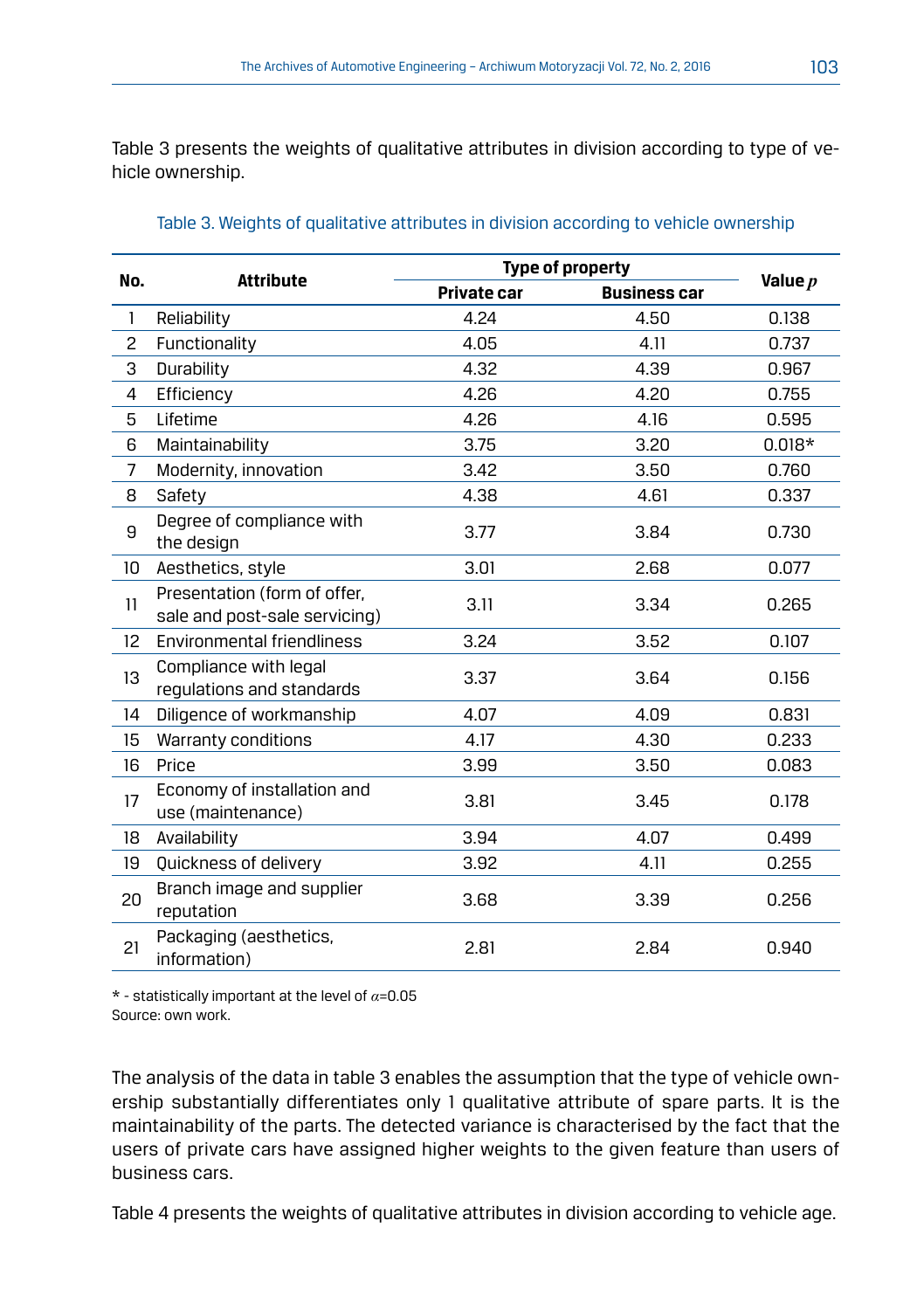|                |                                                               |         |          | Vehicle age |          |           |
|----------------|---------------------------------------------------------------|---------|----------|-------------|----------|-----------|
| No.            | <b>Attribute</b>                                              | Up to 5 | $6 - 10$ | $11 - 15$   | Above 15 | Value $p$ |
|                |                                                               | years   | years    | years       | years    |           |
| $\mathbf{1}$   | Reliability                                                   | 4.39    | 4.10     | 4.35        | 4.18     | 0.073     |
| $\overline{c}$ | Functionality                                                 | 4.18    | 4.02     | 3.95        | 3.98     | 0.108     |
| 3              | Durability                                                    | 4.42    | 4.21     | 4.40        | 4.29     | 0.184     |
| 4              | Efficiency                                                    | 4.32    | 4.14     | 4.33        | 4.27     | 0.361     |
| 5              | Lifetime                                                      | 4.28    | 4.13     | 4.42        | 4.29     | 0.340     |
| 6              | Maintainability                                               | 3.49    | 3.76     | 3.91        | 3.84     | 0.088     |
| $\overline{7}$ | Modernity, innovation                                         | 3.69    | 3.48     | 3.17        | 2.84     | $0.000*$  |
| 8              | Safety                                                        | 4.46    | 4.35     | 4.44        | 4.31     | 0.396     |
| 9              | Degree of compliance with<br>the design                       | 3.80    | 3.73     | 3.87        | 3.67     | 0.594     |
| 10             | Aesthetics, style                                             | 3.19    | 3.02     | 2.77        | 2.56     | $0.006*$  |
| 11             | Presentation (form of offer,<br>sale and post-sale servicing) | 3.36    | 3.17     | 2.92        | 2.67     | $0.002*$  |
| 12             | Environmental friendliness                                    | 3.58    | 3.28     | 2.97        | 2.69     | $0.000*$  |
| 13             | Compliance with legal<br>regulations and standards            | 3.56    | 3.41     | 3.22        | 3.13     | 0.066     |
| 14             | Diligence of workmanship                                      | 4.16    | 4.03     | 4.03        | 3.98     | 0.209     |
| 15             | Warranty conditions                                           | 4.36    | 4.10     | 4.12        | 3.98     | $0.007*$  |
| 16             | Price                                                         | 3.74    | 3.97     | 4.27        | 3.84     | $0.002*$  |
| 17             | Economy of installation and<br>use (maintenance)              | 3.61    | 3.82     | 4.00        | 3.73     | 0.110     |
| 18             | Availability                                                  | 3.95    | 3.93     | 4.05        | 3.87     | 0.791     |
| 19             | Quickness of delivery                                         | 4.02    | 3.95     | 3.86        | 3.76     | 0.317     |
| 20             | Branch image and supplier<br>reputation                       | 3.71    | 3.64     | 3.63        | 3.63     | 0.502     |
| 21             | Packaging (aesthetics,<br>information)                        | 2.98    | 2.90     | 2.98        | 2.54     | $0.032*$  |

#### Table 4. Weights of qualitative attributes in division according to vehicle age

\* - statistically important at the level of *α*=0.05 Source: own work.

The analysis of the data provided in the table lets us assume that vehicle age is a factor that substantially differentiates the weights of 7 attributes. These include modernity (innovation), aesthetics (style), presentation (form of offer, sales and post-sales servicing), environmental friendliness, warranty conditions, price and packaging (aesthetics and information provided). The observed variance indicates an obvious dependency. The dependency constitutes of clearly lower weights assigned to attributes in groups of users of older cars.

Table 5 presents the weights of qualitative attributes in division according to average annual vehicle mileage.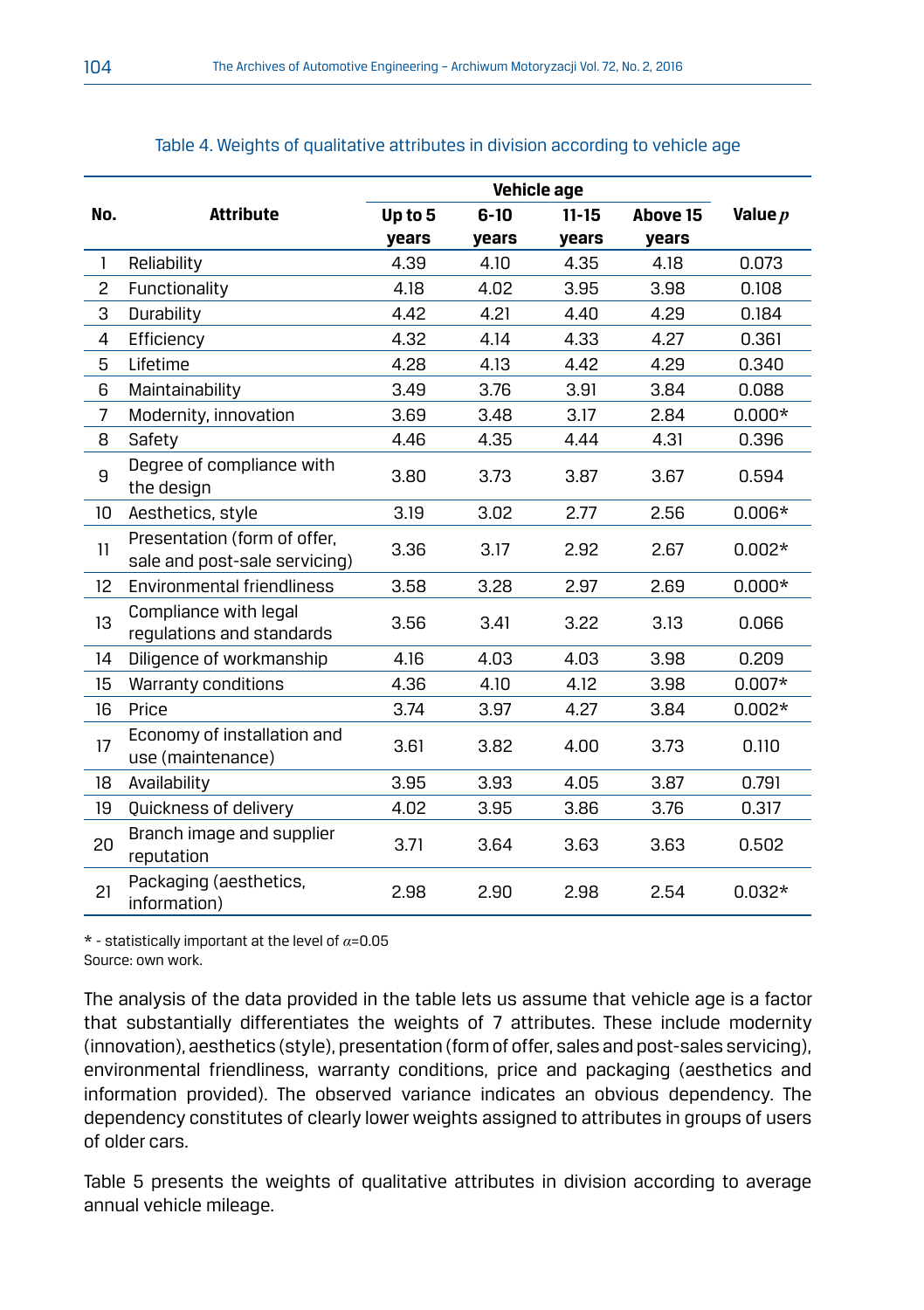|              |                                                               |                            | Average annual vehicle mileage |                                  |                                   |           |
|--------------|---------------------------------------------------------------|----------------------------|--------------------------------|----------------------------------|-----------------------------------|-----------|
| No.          | <b>Attribute</b>                                              | Up to 10<br>thousand<br>km | $10 - 20$<br>km                | 20-30<br>thousand thousand<br>km | Above 30<br>thousand<br><b>km</b> | Value $p$ |
| $\mathbf{1}$ | Reliability                                                   | 4.42                       | 4.19                           | 4.42                             | 3.82                              | 0.055     |
| 2            | Functionality                                                 | 4.23                       | 4.01                           | 4.18                             | 3.55                              | $0.020*$  |
| 3            | Durability                                                    | 4.45                       | 4.32                           | 4.39                             | 3.94                              | 0.086     |
| 4            | Efficiency                                                    | 4.53                       | 4.23                           | 4.33                             | 3.58                              | $0.011*$  |
| 5            | Lifetime                                                      | 4.34                       | 4.26                           | 4.31                             | 3.82                              | 0.132     |
| 6            | Maintainability                                               | 3.88                       | 3.72                           | 3.68                             | 3.33                              | 0.179     |
| 7            | Modernity, innovation                                         | 3.48                       | 3.43                           | 3.42                             | 3.30                              | 0.931     |
| 8            | Safety                                                        | 4.53                       | 4.44                           | 4.38                             | 3.91                              | 0.050     |
| 9            | Degree of compliance with<br>the design                       | 3.83                       | 3.74                           | 3.83                             | 3.73                              | 0.646     |
| 10           | Aesthetics, style                                             | 3.08                       | 3.00                           | 2.98                             | 2.70                              | 0.567     |
| 11           | Presentation (form of offer.<br>sale and post-sale servicing) | 3.11                       | 3.16                           | 3.17                             | 2.82                              | 0.462     |
| 12           | Environmental friendliness                                    | 3.41                       | 3.21                           | 3.28                             | 3.36                              | 0.520     |
| 13           | Compliance with legal<br>regulations and standards            | 3.61                       | 3.34                           | 3.50                             | 3.09                              | 0.121     |
| 14           | Diligence of workmanship                                      | 4.20                       | 4.08                           | 4.11                             | 3.64                              | 0.216     |
| 15           | Warranty conditions                                           | 4.20                       | 4.18                           | 4.29                             | 3.82                              | 0.335     |
| 16           | Price                                                         | 3.91                       | 3.99                           | 4.05                             | 3.21                              | $0.015*$  |
| 17           | Economy of installation and<br>use (maintenance)              | 4.03                       | 3.76                           | 3.81                             | 3.30                              | 0.052     |
| 18           | Availability                                                  | 4.00                       | 3.85                           | 4.17                             | 3.88                              | $0.020*$  |
| 19           | Quickness of delivery                                         | 3.88                       | 3.88                           | 4.10                             | 3.88                              | 0.213     |
| 20           | Branch image and supplier<br>reputation                       | 3.83                       | 3.59                           | 3.79                             | 3.21                              | 0.127     |
| 21           | Packaging (aesthetics,<br>information)                        | 3.05                       | 2.80                           | 2.77                             | 2.70                              | 0.519     |

#### Table 5. Weights of qualitative attributes in division according to average annual vehicle mileage

\* - statistically important at the level of *α*=0.05 Source: own work.

The analysis of table 5 demonstrates that the average annual vehicle mileage is a factor differentiating the weights of 4 qualitative attributes of spare parts. This especially regards their functionality, efficiency, price and availability. The detected variance allows assuming that for vehicles with the lowest annual mileages the assigned weights are clearly higher than in the case of vehicles with the highest mileages. This does not however regard the last two features (price and availability) for which the clearly highest weights were assigned by users of cars from the third range of average annual mileage (20-30 thousand km). The obtained variance is therefore inconclusive in interpretation.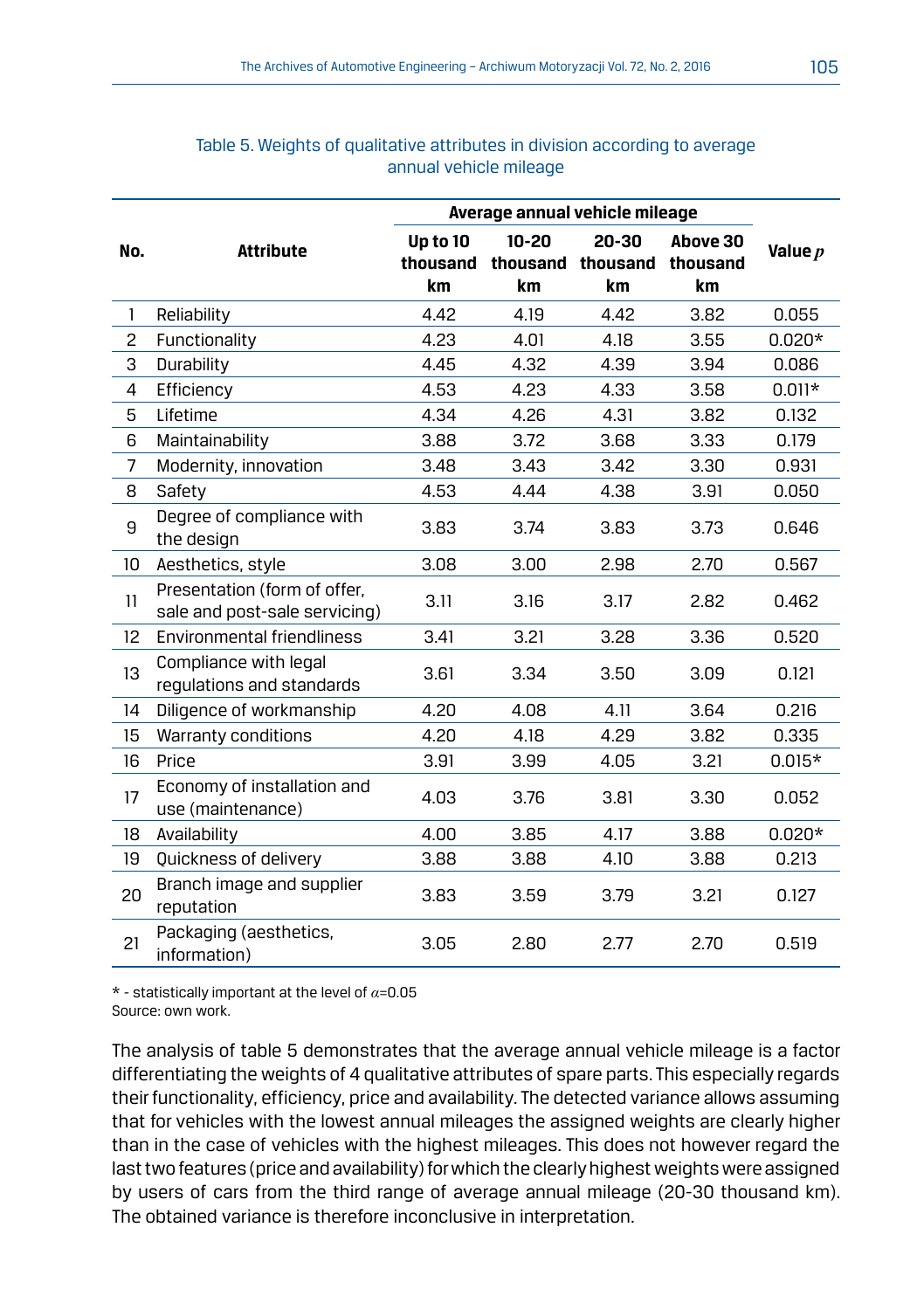Table 6 presents the weights of qualitative attributes in division according to vehicle servicing location.

|                | <b>Vehicle servicing location</b>                             |                                                      |                         |             |           |  |
|----------------|---------------------------------------------------------------|------------------------------------------------------|-------------------------|-------------|-----------|--|
| No.            | <b>Attribute</b>                                              | <b>Authorised</b><br>technical<br>service<br>station | Independent<br>workshop | <b>Both</b> | Value $p$ |  |
| $\mathbf{1}$   | Reliability                                                   | 4.42                                                 | 4.10                    | 4.29        | $0.026*$  |  |
| $\overline{c}$ | Functionality                                                 | 4.16                                                 | 3.91                    | 4.14        | $0.025*$  |  |
| 3              | Durability                                                    | 4.47                                                 | 4.23                    | 4.27        | $0.006*$  |  |
| 4              | Efficiency                                                    | 4.41                                                 | 4.12                    | 4.24        | $0.002*$  |  |
| 5              | Lifetime                                                      | 4.37                                                 | 4.21                    | 4.13        | $0.012*$  |  |
| 6              | Maintainability                                               | 3.66                                                 | 3.70                    | 3.78        | 0.722     |  |
| $\overline{7}$ | Modernity, innovation                                         | 3.75                                                 | 3.18                    | 3.32        | $0.000*$  |  |
| 8              | Safety                                                        | 4.53                                                 | 4.29                    | 4.40        | $0.037*$  |  |
| 9              | Degree of compliance with<br>the design                       | 3.93                                                 | 3.73                    | 3.57        | $0.005*$  |  |
| 10             | Aesthetics, style                                             | 3.18                                                 | 2.80                    | 2.99        | $0.009*$  |  |
| 11             | Presentation (form of offer,<br>sale and post-sale servicing) | 3.51                                                 | 2.84                    | 3.02        | $0.000*$  |  |
| 12             | Environmental friendliness                                    | 3.61                                                 | 2.99                    | 3.20        | $0.000*$  |  |
| 13             | Compliance with legal<br>regulations and standards            | 3.80                                                 | 3.07                    | 3.31        | $0.000*$  |  |
| 14             | Diligence of workmanship                                      | 4.38                                                 | 3.83                    | 4.00        | $0.000*$  |  |
| 15             | Warranty conditions                                           | 4.45                                                 | 4.02                    | 4.03        | $0.000*$  |  |
| 16             | Price                                                         | 3.97                                                 | 3.95                    | 3.87        | 0.954     |  |
| 17             | Economy of installation and<br>use (maintenance)              | 3.82                                                 | 3.78                    | 3.70        | 0.677     |  |
| 18             | Availability                                                  | 4.08                                                 | 3.89                    | 3.86        | $0.032*$  |  |
| 19             | Quickness of delivery                                         | 4.16                                                 | 3.80                    | 3.81        | $0.000*$  |  |
| 20             | Branch image and supplier<br>reputation                       | 4.04                                                 | 3.47                    | 3.29        | $0.000*$  |  |
| 21             | Packaging (aesthetics,<br>information)                        | 3.14                                                 | 2.58                    | 2.71        | $0.000*$  |  |

#### Table 6. Weights of qualitative attributes in division according to vehicle servicing location

\* - statistically important at the level of *α*=0.05 Source: own work.

The analysis of the data in table 6 demonstrates that the vehicle servicing location differentiates the weights of 18 qualitative attributes of the parts. The variance is insignificant only in the case of maintainability, price and economy of installation and use (maintenance). For the reliability, functionality, durability, efficiency and lifetime of the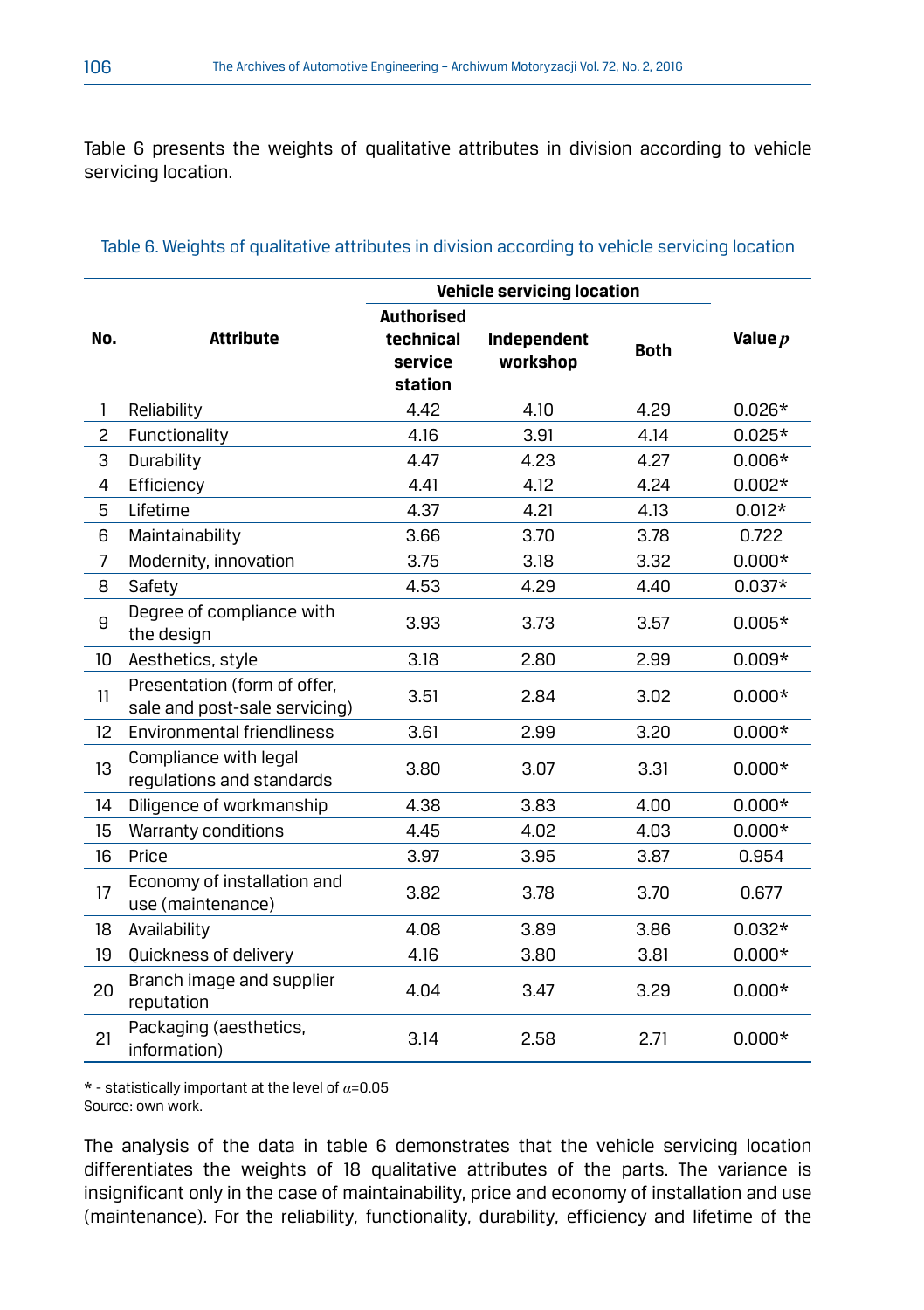parts, the interpretation of the results indicates that the highest weight is assigned to these attributes by users servicing cars in authorised technical service stations, while the lowest – by users servicing cars in authorised workshops and intermediate – by users of both. The same type of variance was detected for parts safety, aesthetics (style), presentation (form of offer, sales and post-sales servicing), environmental friendliness, compliance with legal regulations and standards, diligence of workmanship, warranty conditions, quickness of delivery and packaging (aesthetics and information provided). It is interesting to note that in the case of four attributes (degree of compliance with the design, price, availability and brand image and supplier reputation), the users using both authorised technical service stations and independent workshops have assigned lower weights than persons servicing cars only in independent workshops. Despite the above fact, in each case the users using only authorised technical service stations have assigned the highest weights to the tested attributes.

Table 7 presents the weights of qualitative attributes in division according to average annual number of technical service visits.

|                 | Average annual number of technical                            |            |                |            |           |  |  |
|-----------------|---------------------------------------------------------------|------------|----------------|------------|-----------|--|--|
| No.             | <b>Attribute</b>                                              |            | service visits |            | Value $p$ |  |  |
|                 |                                                               | $0$ or $1$ | $2$ or $3$     | 4 and more |           |  |  |
| 1               | Reliability                                                   | 4.30       | 4.23           | 4.26       | 0.325     |  |  |
| 2               | Functionality                                                 | 4.15       | 4.00           | 4.03       | 0.212     |  |  |
| 3               | Durability                                                    | 4.31       | 4.36           | 4.29       | 0.940     |  |  |
| 4               | Efficiency                                                    | 4.28       | 4.29           | 4.06       | 0.250     |  |  |
| 5               | Lifetime                                                      | 4.34       | 4.26           | 4.05       | 0.072     |  |  |
| 6               | Maintainability                                               | 3.68       | 3.84           | 3.33       | $0.009*$  |  |  |
| 7               | Modernity, innovation                                         | 3.51       | 3.44           | 3.18       | 0.107     |  |  |
| 8               | Safety                                                        | 4.35       | 4.44           | 4.40       | 0.856     |  |  |
| 9               | Degree of compliance with<br>the design                       | 3.85       | 3.82           | 3.49       | $0.018*$  |  |  |
| 10              | Aesthetics, style                                             | 3.02       | 3.02           | 2.76       | 0.190     |  |  |
| 11              | Presentation (form of offer,<br>sale and post-sale servicing) | 3.13       | 3.20           | 2.92       | 0.229     |  |  |
| 12 <sup>2</sup> | Environmental friendliness                                    | 3.35       | 3.27           | 3.06       | 0.263     |  |  |
| 13              | Compliance with legal<br>regulations and standards            | 3.47       | 3.52           | 2.85       | $0.001*$  |  |  |
| 14              | Diligence of workmanship                                      | 4.15       | 4.08           | 3.86       | 0.078     |  |  |
| 15              | Warranty conditions                                           | 4.19       | 4.20           | 4.12       | 0.958     |  |  |
| 16              | Price                                                         | 3.89       | 4.09           | 3.60       | $0.010*$  |  |  |
| 17              | Economy of installation and<br>use (maintenance)              | 3.79       | 3.87           | 3.47       | 0.071     |  |  |

#### Table 7. Weights of qualitative attributes in division according to average annual number of technical service visits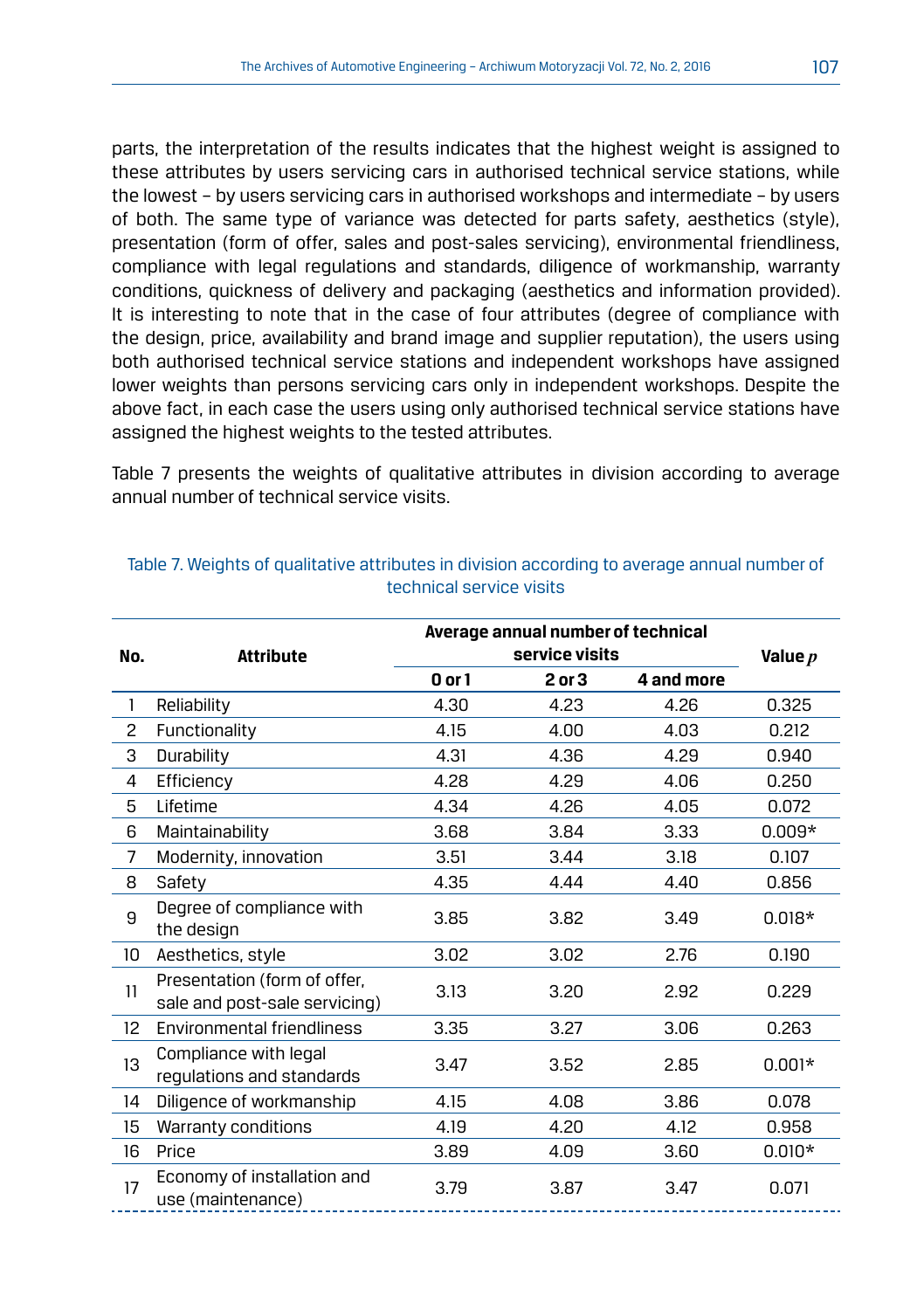| No. | Attribute                               |        | Average annual number of technical<br>service visits |            |          |  |  |  |  |
|-----|-----------------------------------------|--------|------------------------------------------------------|------------|----------|--|--|--|--|
|     |                                         | 0 or 1 | 2 or 3                                               | 4 and more |          |  |  |  |  |
| 18  | Availability                            | 3.93   | 3.97                                                 | 3.97       | 0.957    |  |  |  |  |
| 19  | Quickness of delivery                   | 3.86   | 3.94                                                 | 4.09       | 0.276    |  |  |  |  |
| 20  | Branch image and supplier<br>reputation | 3.73   | 3.76                                                 | 3.15       | $0.004*$ |  |  |  |  |
| 21  | Packaging (aesthetics,<br>information)  | 2.92   | 2.81                                                 | 2.62       | 0.227    |  |  |  |  |

Table 7. Weights of qualitative attributes in division according to average annual number of technical service visits, cont.

\* - statistically important at the level of *α*=0.05 Source: own work.

Based on the analysis of the data in table 7, we can assume that the average annual number of technical service visits differentiates 5 qualitative attributes. These include maintainability, degree of compliance with the design, compliance with legal regulations and standards, price as well as brand image and supplier reputation. The observed variance between the groups is characterised by the fact that we can clearly observe lower weights assigned to the mentioned attributes by users who visit the technical service at least 4 times a year in comparison to the two other groups, the respondents of which use the technical service no more than 3 times a year. It clear therefore that after exceeding the threshold of 4 visits at the technical service during a year, the assigned weight of the qualitative attributes of spare parts is visibly lower.

Thus, the analysis has been concluded.

## **6. Conclusions**

As a result of the analysis conducted in terms of the degree in which vehicle specification and method of its maintenance differentiate the weight of qualitative attributes of spare parts for passenger cars, we reached the following conclusions:

- 1. In general, we have confirmed the adopted working hypothesis, according to which vehicle specification and method of its maintenance differentiate the weight of qualitative attributes of spare parts for passenger cars.
- 2. Vehicle brand differentiates the weights of all 21 analysed qualitative attributes of spare parts. In general, the highest weight to the quality of spare parts is assigned by the users of FIAT, Mazda and Toyota, Mercedes-Benz and Skoda, while the lowest – by users of BMW, Citroen and Nissan. However, when taking into consideration the profiles of these brands, it is hard to point out any common features.
- 3. The next factor in terms of variance frequency is the vehicle servicing location, which differentiates the weights of 18 qualitative attributes of the parts. In general, users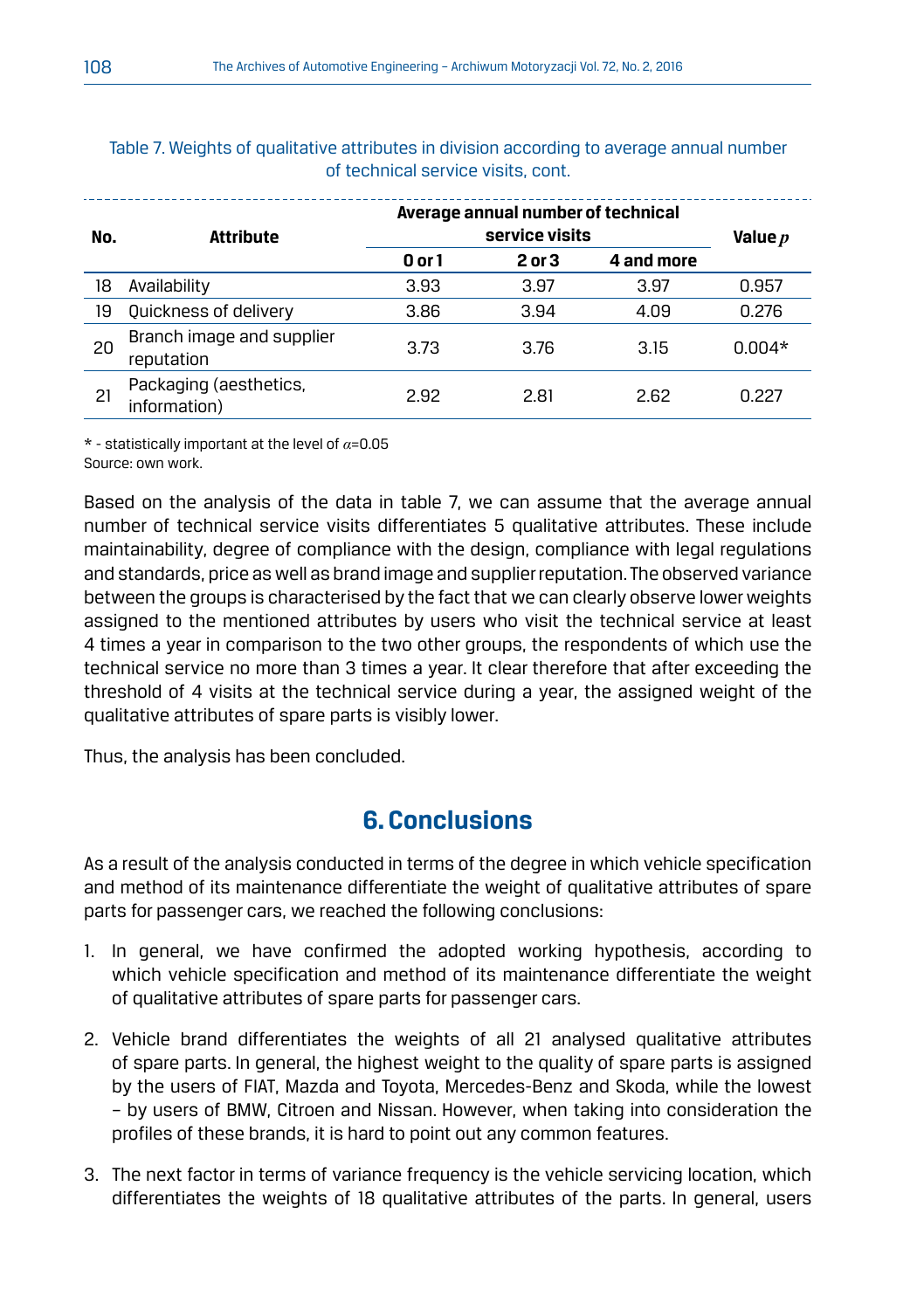servicing cars only in authorised technical service stations have assigned higher weights to the tested attributes than owners using independent workshops or both.

- 4. Then, vehicle condition at the time of purchase differentiates the weights of 13 tested features. Respondents using new cars have assigned qualitative attributes with higher weights than those using vehicles deriving from the secondary market.
- 5. Vehicle age is a factor that substantially differentiates the weights of 7 attributes. We have observed clearly lower weights assigned to attributes in groups of users of older cars.
- 6. The average annual number of technical service visits differentiates 5 qualitative attributes.

 In the group of vehicles with 4 or more visits at the technical service during a year, the assigned weight of the qualitative attributes of spare parts is visibly lower than in the other two groups.

- 7. The average annual mileage is a factor differentiating the weights of 4 qualitative attributes of spare parts. The obtained variance is, however, inconclusive in interpretation.
- 8. Finally, the type of vehicle ownership substantially differentiates only 1 qualitative attribute of spare parts. Users of private cars have assigned higher weights to maintainability than users of business cars.

The next direction of the analysis assumed by the authors is the study of variance in the importance of qualitative attributes of spare parts in terms of the vehicle user's profile.

## **References**

- [1] Bevilacqua M et al. Overview on the application of ISO/TS 16949:2009, in a worldwide leader company in the production of stainless steel tubes for automotive exhaust systems. International Journal of Manufacturing Technology and Management. 2011; 7(4): 410-439. Available from: http://dx.doi.org/10.1504/ IJPQM.2011.040542.
- [2] Franceschini F, Maisano D. Standardisation of quality and reliability tests in the auto-parts industry: a structured approach concerning thermal systems. Total Quality Management and Business Excellence. 2015; 12: 1269-1281. Available from: http://dx.doi.org/10.1080/14783363.2014.929232.
- [3] Garvin D Competing on the Eight Dimensions of Quality. Harvard Business Review. 1987; November: 101-109.
- [4] Hoyle D Automotive Quality Systems Handbook. Elsevier. 2005: 712; New York.
- [5] ISO/TS 16949:2009 Quality management systems Particular requirements for the application of ISO 9001:2008 for automotive production and relevant service parts organizations. Geneva: ISO. 2009: 39.
- [6] Jang G-S, Choi J-S. Parts supply management system for automobile parts manufacturing companies. Asian Journal on Quality. 2003; 4: 213-221. Available from: http://dx.doi.org/10.1108/15982688200300015.
- [7] Jie M, Horie M. Auto Parts Suppliers Under Pressure Following Recalls. Insurance Journal. 2015; January 19.
- [8] Karpiel Ł, Skrzypek M. Towaroznawstwo ogólne. [General Commodity Science] Kraków: Wydawnictwo Akademii Ekonomicznej w Krakowie. 2000: 282.
- [9] Kindlarski E. Jakość wyrobów. PWN. 1998: 350; Warszawa.
- [10] Notification nr 1 of 14-16.04.2005 on spare parts for passenger cars. Uniform Parts Quality Information System. SDCM. 2005; Warsaw.
- [11] Kotarbiński T. Traktat o dobrej robocie [Good Work Treaty]. Ossolineum. 1955: 220; Łódź.